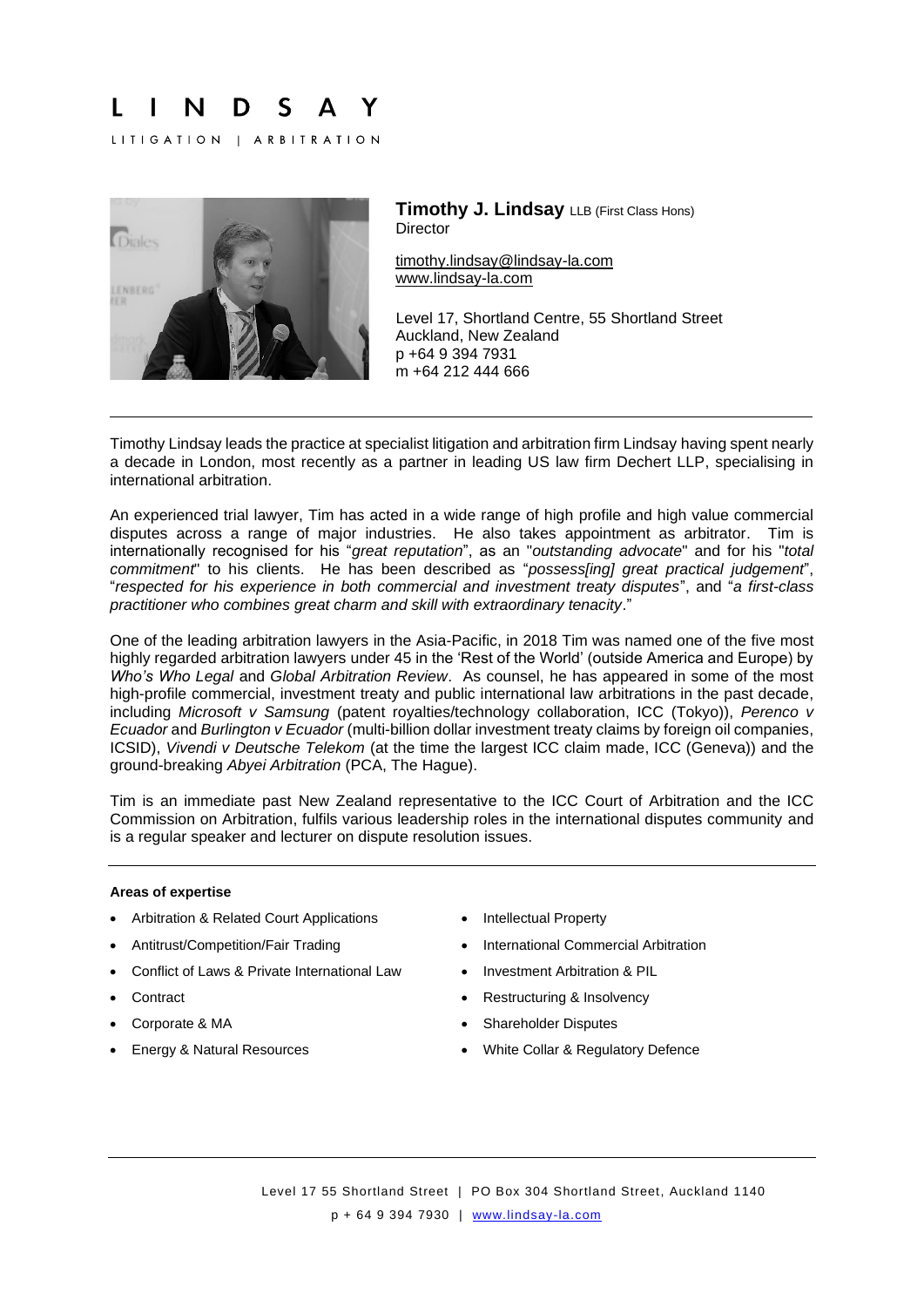## L I N D S A Y LITIGATION | ARBITRATION

## **Representative matters as counsel**

Tim is regularly instructed in 'bet the company' arbitrations and litigations and has a depth and breadth of experience across a range of major industries. Examples of Tim's case as counsel (at LLA and prior firms) include:

## **Corporate, M&A and Shareholder Disputes**

- Representing the plaintiffs in a  $\sim$  \$280m litigation claim against their former coshareholders alleging the unlawful taking of their shares in an infant milk formula venture.
- Representing a leading international cloud computing technology and services company in litigation proceedings arising out of the sale and purchase of a foreign cloud computing company, involving alleged pre-contractual misrepresentations and post-completion breaches of warranty.
- Representing a New York-based hedge fund in LCIA arbitration proceedings arising out of a high-profile and high-value distressed asset investment in Russia.
- Representing Russian interests in parallel \$2 billion-dollar LCIA arbitration claims in London and related litigation proceedings in Cyrpus, concerning a substantial shareholder and financing dispute arising out of a major real estate and investment project in Moscow.
- Representing a global forex and derivatives trading house in a multi-billiondollar LCIA arbitration in London, and multiple related court litigation proceedings in the London High Court, concerning a shareholder dispute arising out of a global forex and derivatives trading joint venture in Hong Kong, London and the Middle East.
- Representing Russian shareholders in a \$400m Stockholm Chamber of Commerce (SCC) arbitration concerning the attempted exercise of a put option for shares under a shareholder agreement relating to a substantial Moscow property development company, including claims of breach of shareholder and project management obligations.
- Litigating a \$30m shareholder dispute (finance company), including allegations of breach of contract and fraud.
- Representing a private equity owned independent oil and gas exploration company in an ICC arbitration concerning a post-acquisition "locked box" accounting dispute.

#### **Banking & Finance**

- Representing an investor in relation to their investments in a commercial property financing company.
- Representing a party to an LCIA arbitration claim in excess of \$100m arising out of an ISDA Master Agreement currency swap and alleged early termination of that transaction.
- Representing a majoring international mining company and related interests as borrowers and guarantors in a series of 16 LCIA arbitration claims seeking recovery under two \$500m internationally syndicated facility agreements.
- Representing parties defending an application for worldwide freezing orders in the English courts, and similar injunctive relief in other foreign courts in Europe and Asia, in support of arbitration proceedings.
- Representing an Eastern European State in an investment treaty dispute seeking damages of \$150m in relation to the investor's banking interests in that country, brought under the auspices of ICSID.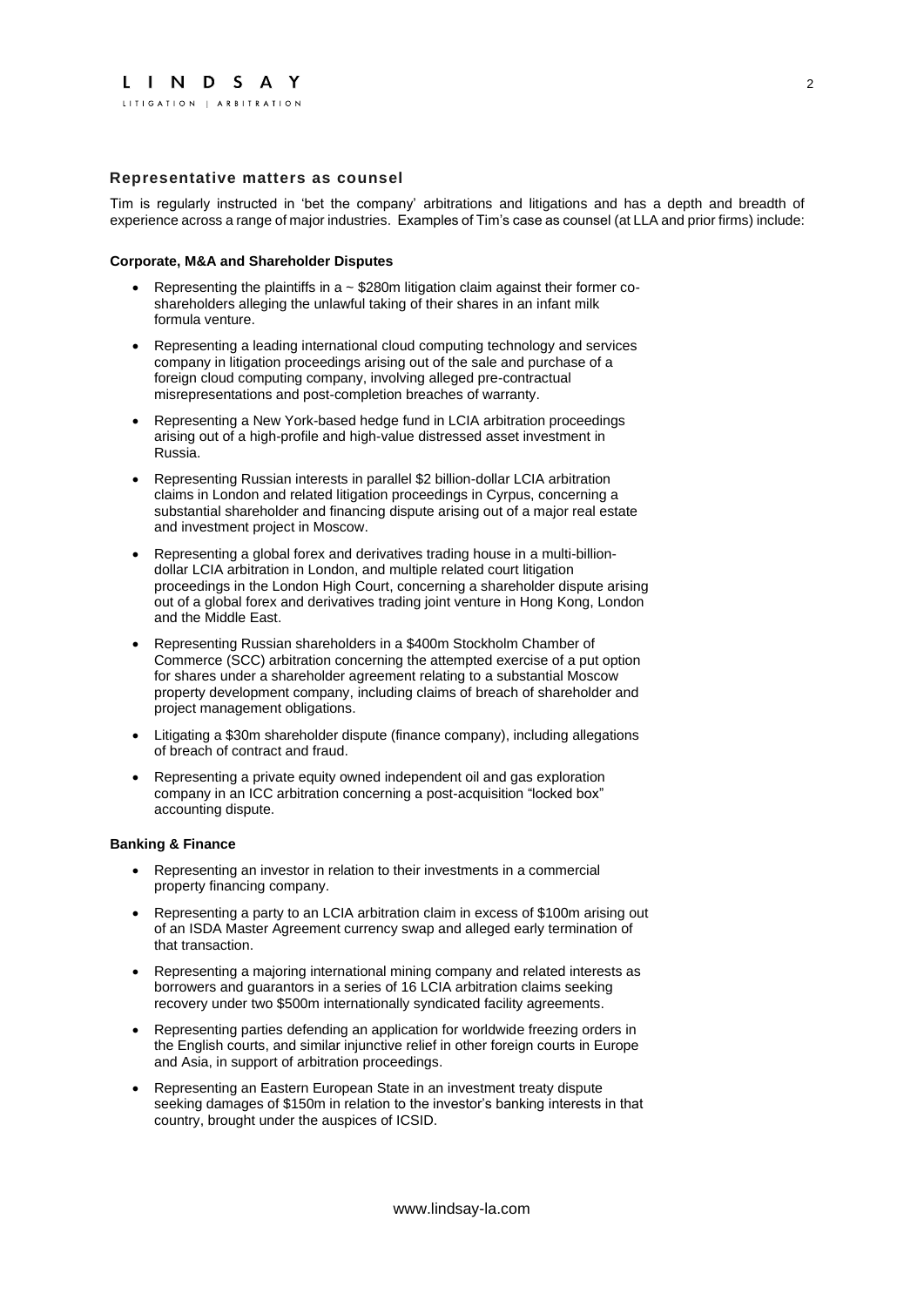- Acted for successful plaintiff in contract dispute relating to one of the country's largest ever contributory mortgage schemes, which also involved secret commissions and securities issues.
- \$NZ30m finance company shareholder dispute, including allegations of breach of contract and fraud
- Various proceedings against borrowers and guarantors arising from loan agreements.
- Advising parties in relation to litigation relating to interest rate swaps.
- Investment banks and clients in numerous disputes and arbitrations arising from the payment of "success fees" under investment banking mandates

## **Regulatory & White Collar Litigation**

- Defending a leading Australasian retailer against a criminal prosecution brought by the Commerce Commission under the Fair Trading Act 1986
- Acting for the plaintiff battery technology company is a successful action against former CEO and director for breach of fiduciary duties, and associated parties for knowing receipt, arising out of various capital raises.
- Assisting as a junior team member in representing an international credit-card company in price fixing proceedings brought by the New Zealand Commerce Commission in relation to the setting of interchange fees.
- Assisting as a junior team member in representing defendants in insider trading proceedings brought by New Zealand's securities regulator.
- Advising New Zealand and international corporates on competition/anti-trust, consumer protection, securities and financial markets issues, including in response to regulatory investigations in respect of alleged price fixing, anticompetitive behaviour, breaches of the Fair Trading Act 1986, breaches of the Takeovers Code, and NZX's continuous disclosure rules.

### **Energy & Natural Resources**

- Representing the Republic of Ecuador in the multi-billion-dollar *Perenco v Ecuador* investment treaty arbitration at ICSID.
- Representing the Republic of Ecuador in the multi-billion-dollar *Burlington v Ecuador* investment treaty arbitration at ICSID.
- Successfully obtaining emergency relief in one of the first "Emergency Arbitrations" under the ICC's 2012 Emergency Arbitrator Rules.
- Representing a private equity owned independent oil and gas exploration company in an ICC arbitration concerning a post-acquisition "locked box" accounting dispute.
- Representing a New York-based hedge fund in LCIA arbitration proceedings arising out of a high-profile and high-value distressed asset investment in Russia in the oil & gas industry.
- Acting for one of the world's leading mining and metals companies in dozens of arbitration and litigation proceedings globally.

## **Telco, Technology & Intellectual Property**

- Representing a leading international cloud computing technology and services company in multi-million dollar litigation proceedings arising out of the sale and purchase of a foreign cloud computing company, involving alleged precontractual misrepresentations and post-completion breaches of warranty.
- Defending a leading multi-national retailer in High Court proceedings brought by a multi-national clothing manufacturer alleging copyright infringement.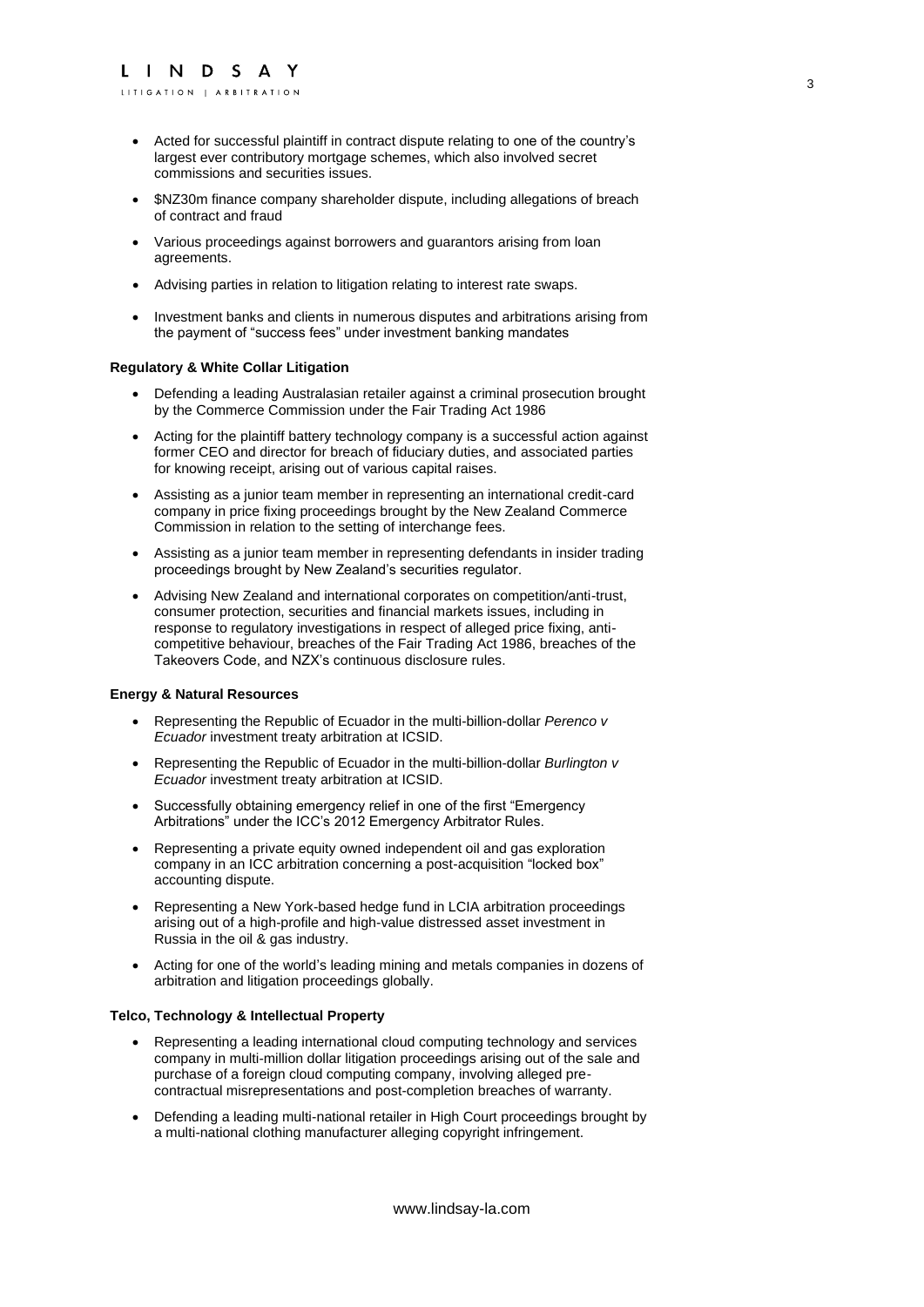- Defending a large-format retail chain against claims of copyright infringement by a substantial New Zealand company in relation to popular consumer goods.
- Representing one of the world's leading technology companies in multi-billiondollar ICC arbitration and parallel litigation proceedings against another leading global technology company, concerning patent licenses and business collaboration disputes.
- Representing one of Europe's largest telecommunications companies in a multibillion Euro ICC arbitration seated in Switzerland (at the time the largest ICC arbitration ever commenced), relating to Eastern European telecommunications assets.
- Represented a leading telecommunications company in arbitral proceedings against competitor telco relating to the supply of wholesale telecommunications services.
- Representing one of the world's largest telecommunications companies in separate related LCIA arbitrations seated in London worth several hundred million dollars, concerning a complex post-acquisition dispute over emerging market telecommunications assets.
- Acted for technology joint venture (between various international airlines) in litigation proceedings relating to a well-known airline computer reservation software system.
- Acted for plaintiff battery technology company is a successful action against former CEO and director for breach of fiduciary duties, and associated parties for knowing receipt, arising out of various capital raises.
- Acted for plaintiff POS technology company in negligence claim against German liquidator, involving complex cross-border insolvency and private international law issues.

### **Infrastructure, Engineering & Real Estate**

- Represented Russian shareholders in a \$400m Stockholm Chamber of Commerce (SCC) arbitration concerning the attempted exercise of a put option for shares under a shareholder agreement relating to a substantial Moscow property development company, including claims of breach of shareholder and project management obligations.
- Represented an Emirati Government in a multi-hundred-million-dollar infrastructure dispute under the ICC Rules relating to the development of a deep-sea port and related onshore infrastructure.
- Represented a shopping centre developer in judicial review proceedings, arising out of grant of resource consent for significant retail shopping centre development

#### **Other**

- Defending a non-profit society in High Court proceedings arising out of the sale and purchase of a significant asset, involving complex contract and fraud issues.
- Acted for successful defendants in aircraft option contract dispute.
- Acted for claimant syndicate of investors in an ICC arbitration claim of several hundred million dollars arising out of a major international film project.
- Represented fruit exporter in High Court litigation arising out of alleged breaches of fruit supply agreements, and related insolvency proceedings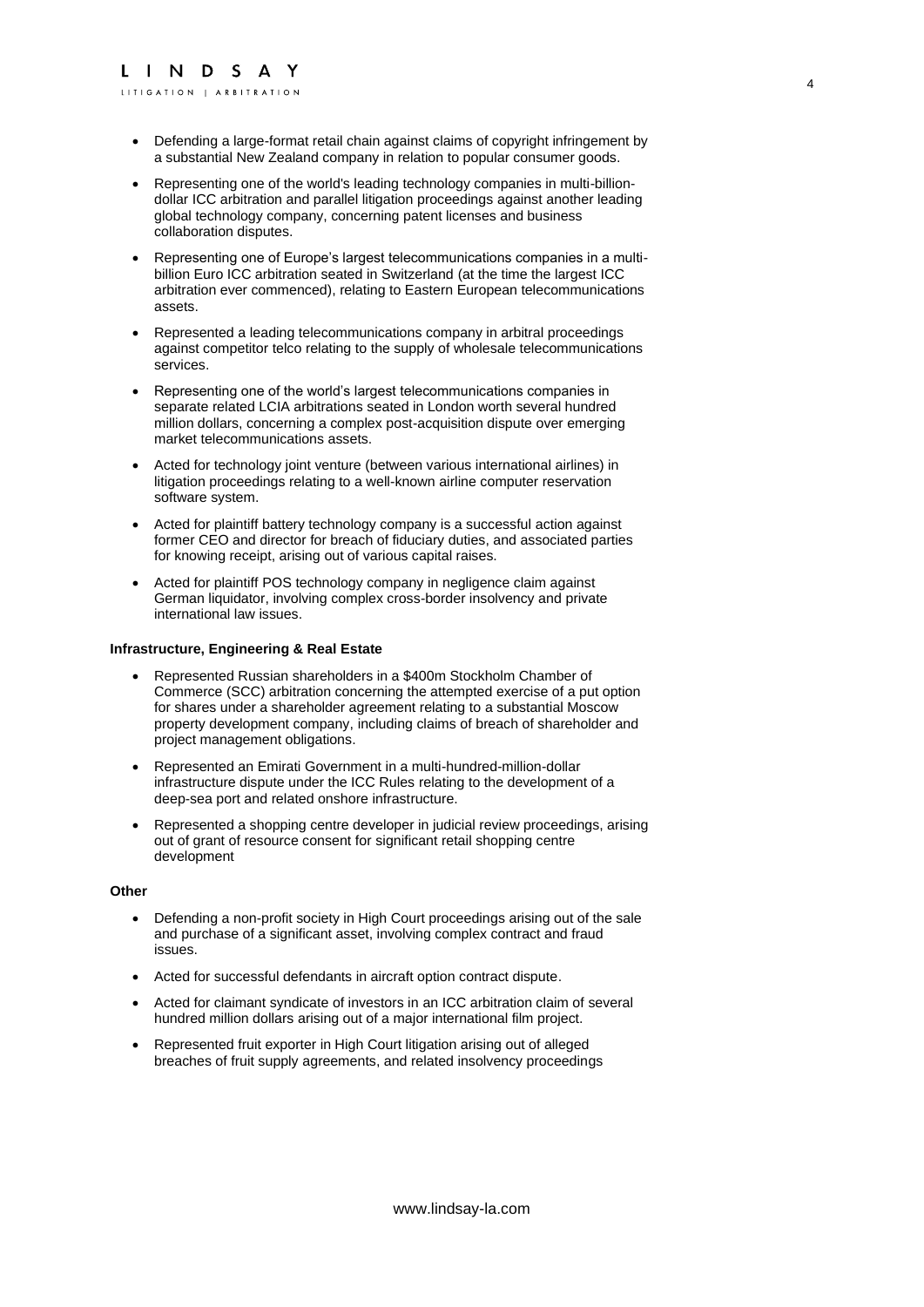## **Investment Arbitration & Public International Law**

- Representing the Republic of Ecuador in the multi-billion-dollar *Perenco v Ecuador* investment treaty arbitration at ICSID.
- Representing the Republic of Ecuador in the multi-billion-dollar *Burlington v Ecuador* investment treaty arbitration at ICSID.
- Representing an Eastern European State in an investment treaty dispute brought under the auspices of ICSID.
- Representing the Sudan People's Liberation Movement/Army (SPLM/A) in its widely publicised arbitration at the Permanent Court of Arbitration against the Government of Sudan, concerning the disputed oil-rich Abyei region in Sudan (recognised by industry peers as the 2009 arbitration award of the year).
- Advising hedge funds and distressed investors in relation to potential investments in companies/investments subject to state measures and with contingent claims under investment treaties

## **Policy and leadership**

- ICC Court of Arbitration (alternate member for New Zealand) (2017 2018)
- ICC Commission on Arbitration, New Zealand alternate representative (2009- 2017)
- ICC Commission on Arbitration, Task Force on Arbitration and Financial Institutions, work stream leader (Sovereign Finance) (concluded)
- ICC Commission on Arbitration, Task Force on Witness Evidence in Arbitrations, member (ongoing)
- ICC Commission on Arbitration, Task Force on Costs in Arbitration, member (concluded)
- International Swaps and Derivatives Association (ISDA) Arbitration Committee, member (ongoing)
- AMINZ, Arbitration Rules Drafting Committee, member (ongoing)
- London Arbitration Club, Finance Arbitration Committee, member (ongoing)
- Association of Independent Petroleum Negotiators (AIPN), Dispute Resolution Committee, member (concluded)
- New Zealand Law Students' Association, Past President
- Otago Law School, Past Student President
- Regular panellist and speaker at major international arbitration conferences, such as the IBA, ICC, LCIA and ISDA
- Regular adjunct lecturer on arbitration and dispute resolution topics at leading international law schools
- AMINZ Rules 2017, drafting committee member